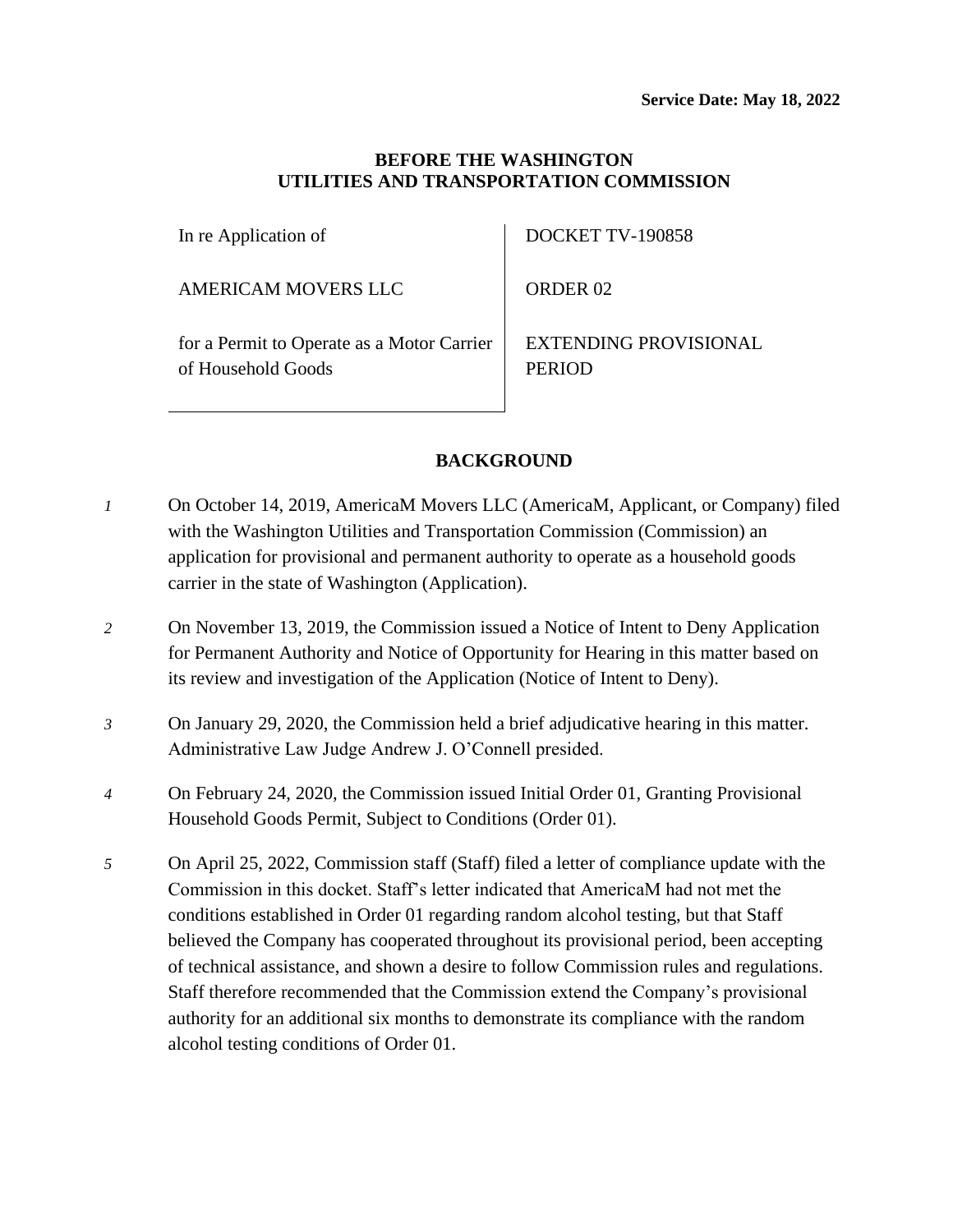- *6* On April 26, 2022, the Commission issued a Notice of Opportunity to Respond by May 6, 2022, allowing for the Company to present any written response to Staff's compliance letter.
- *7* On May 6, 2022, Camano Gahagan (part-owner and chief executive officer of the Company) submitted a response to Staff's compliance letter requesting that the Company's probationary period not be extended (Response).

### **DISCUSSION**

- *8* The Company was granted a provisional permit to operate as a household goods carrier, despite Staff's objections due to the nature and extent of Gahagan's criminal history and whether omission of the majority of his criminal history from the Application constitutes grounds to deny the Application. The Commission found that those concerns and the potential for the nature and extent of Gahagan's crimes to interfere with the proper operation of a household goods moving company could be mitigated by strict and extensive conditions attached to the Commission's grant of a provisional permit. Those conditions were the most stringent and comprehensive the Commission had imposed in recent memory.
- *9* One of those conditions, intended to directly mitigate the link between Gahagan's criminal history and his prior drug-seeking behavior, required AmericaM to implement a random alcohol and controlled substances testing program for its drivers and, effective immediately and for the duration of its provisional period, Gahagan must be enrolled in that program. Another condition required the Company to maintain and provide to Staff upon request all records of Gahagan's participation in its random alcohol and controlled substances testing program. The Commission can and often will cancel a household goods moving company's permit if a company fails to comply with the conditions of its provisional permit. $<sup>1</sup>$ </sup>
- *10* In April 2021, Staff discovered that the Company's random controlled substances testing program was administered by Gahagan. Following guidance from Staff, Gahagan ceased administering the program and the Company enrolled in a third-party testing pool with Drug Free Business, wherein Gahagan would not be aware of the testing dates prior to any selections. However, Staff discovered in April 2022 that Drug Free Business had not

 $1$  WAC 480-15-305(3).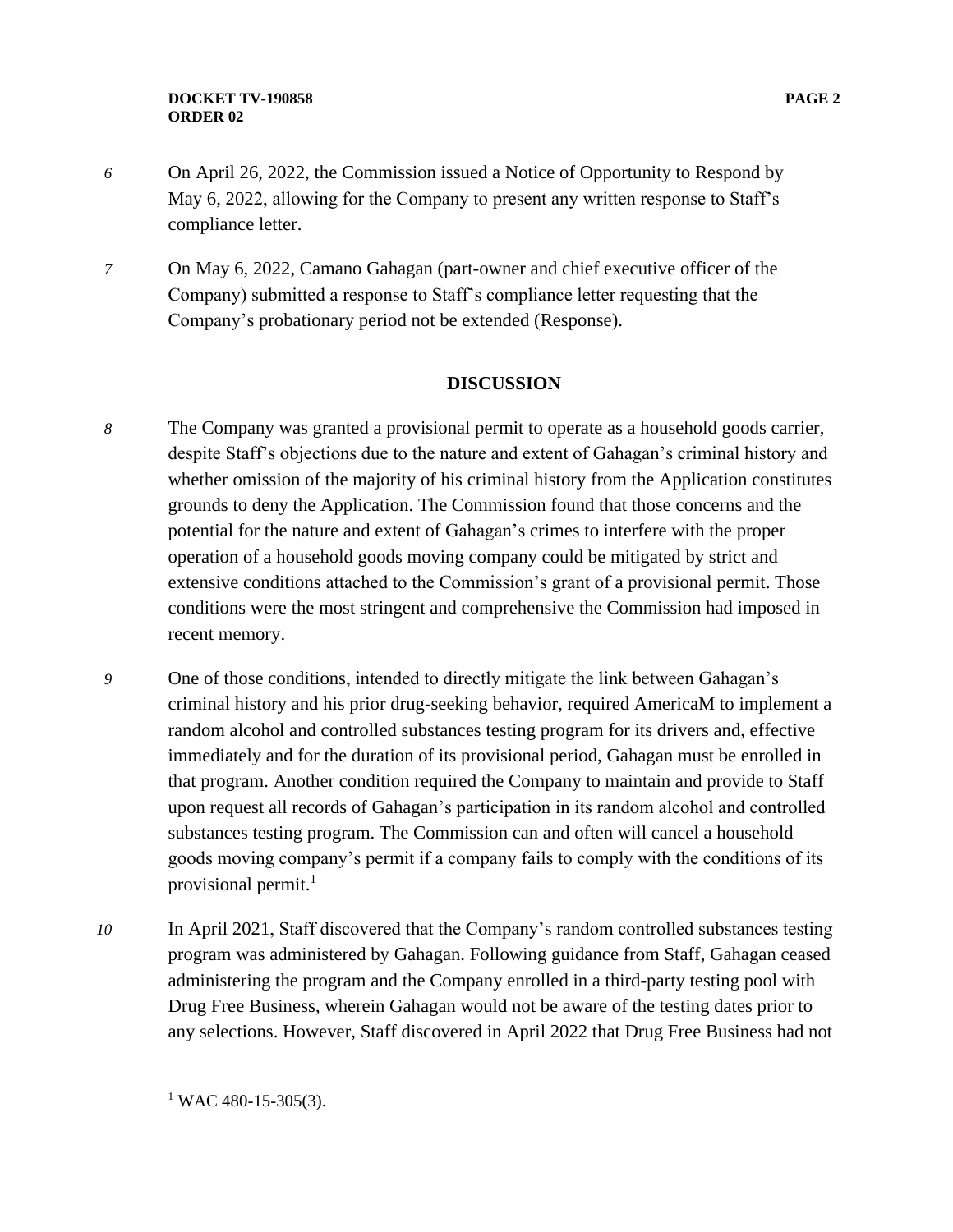#### **DOCKET TV-190858 PAGE 3 ORDER 02**

selected any of AmericaM's employees for alcohol testing and the Company could not, therefore, produce any evidence of random alcohol tests.

- *11* The Company's Response explains its initial confusion about the controlled substances testing program. This was the first time for Gahagan to run his own business and start a drug testing program. He states in the Response that he was eager to get the business started due to financial obligations. The Company remarks that there was little, or vague, instructions on how it should implement the testing program. The Company also admits it could have done more to ensure its actions were compliant, *e.g.*, by calling Staff and asking for better instructions.
- *12* In the Company's Response, Gahagan states its belief that Staff had extended its provisional authority an additional six months after April 2021 and is now recommending an additional extension of its provisional period. This seems to be a simple misunderstanding. In Order 01, the Commission extended the Company's provisional period until March 8, 2022, as part of the many conditions to mitigate the concerns presented by Gahagan's operation of a household goods moving company. Staff's current recommendation, that the Company's provisional period be extended until September 8, 2022, would therefore be the first extension of the Company's provisional period.
- *13* The Commission finds good cause to extend the Company's provisional period for six months until September 8, 2022.<sup>2</sup> The purpose of requiring Gahagan to participate in the Company's random testing program was to mitigate the concern that his drug-seeking behavior, and the linked criminal recidivism, might return. Gahagan's position of authority over that program brings doubt to the effectiveness of that mitigation. Staff's technical advice in April 2021, suggesting that the Company modify its program to include a third-party testing agency was proper. The Company's actions thereafter to modify its program by enrolling with Drug Free Business and removing Gahagan from a role of authority over the program were, likewise, appropriate. Unfortunately, there has not been any random alcohol tests since that modification of the Company's employees, including Gahagan. This is inconsistent with the conditions for the Company's provisional authority in Order 01.
- *14* The circumstances surrounding the Company's inability to fully satisfy the conditions in Order 01 by March 8, 2022, are not entirely of the Company's own making. After Staff's

 $2^2$  The Commission may extend a household goods moving company's provisional period beyond 18 months upon finding good cause. WAC 480-15-305(1)(b).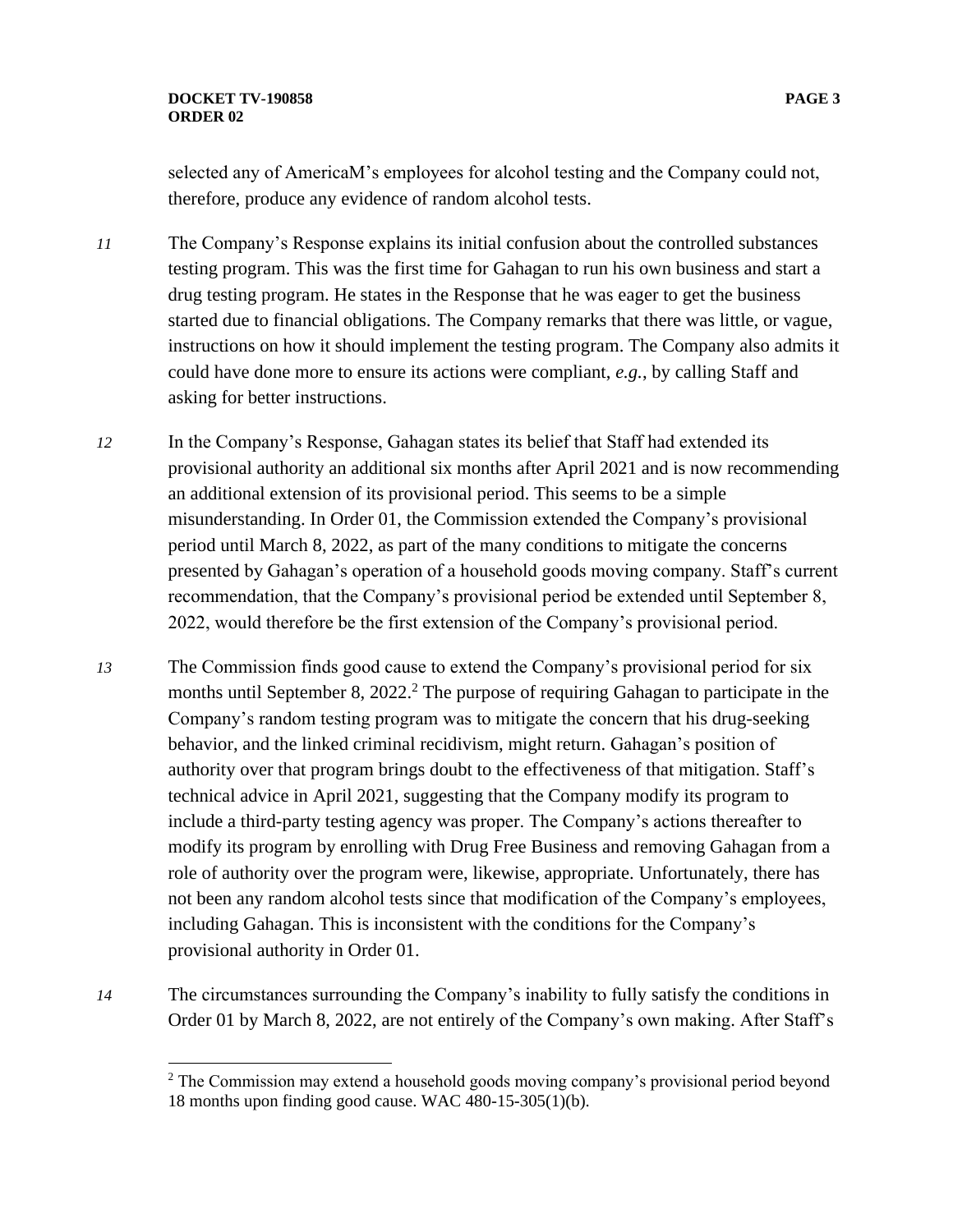#### **DOCKET TV-190858 PAGE 4 ORDER 02**

compliance investigation in April 2021, the Company properly enrolled in a random testing program. The absence of any testing of its employees by that third-party testing agency was not caused by the Company. In fact, the Company's eagerness to comply with Commission regulation and Staff's technical advice favor the conclusion that it would not be fair or just to conclude that the Company failed to comply with the conditions of Order 01.

- *15* The Commission agrees with Staff that the Company has thus far cooperated throughout its provisional period, has been accepting of technical assistance, and has shown a desire to follow Commission rules and regulations. Such a demonstration was the purpose and challenge of the strict conditions instated by Order 01. To this point, the Company has met this challenge and notes in its Response many accomplishments and accolades earned by the Company, both to its financial benefit and its reputation in the community. We strongly encourage the Company to continue along this path.
- *16* Instead of cancelling AmericaM's permit, as the Commission can and often does when a company fails to fully satisfy the conditions of its provisional permit within the prescribed time period, the circumstances in this case support a different course of action. Thus, the Commission finds good cause to provide the Company an additional six months of provisional authority to show its compliance with Order 01's conditions regarding a random testing program.
- *17* Due to these factors, the Commission determines the Company's provisional period should be extended by six months, until September 8, 2022. This extension will allow the Company to continue its operations under its provisional authority and also allow for Staff to follow-up and confirm random testing consistent with the conditions required by Order 01.

#### **ORDER**

*18* THE COMMISSION extends AmericaM Movers LLC's provisional period for good cause until September 8, 2022.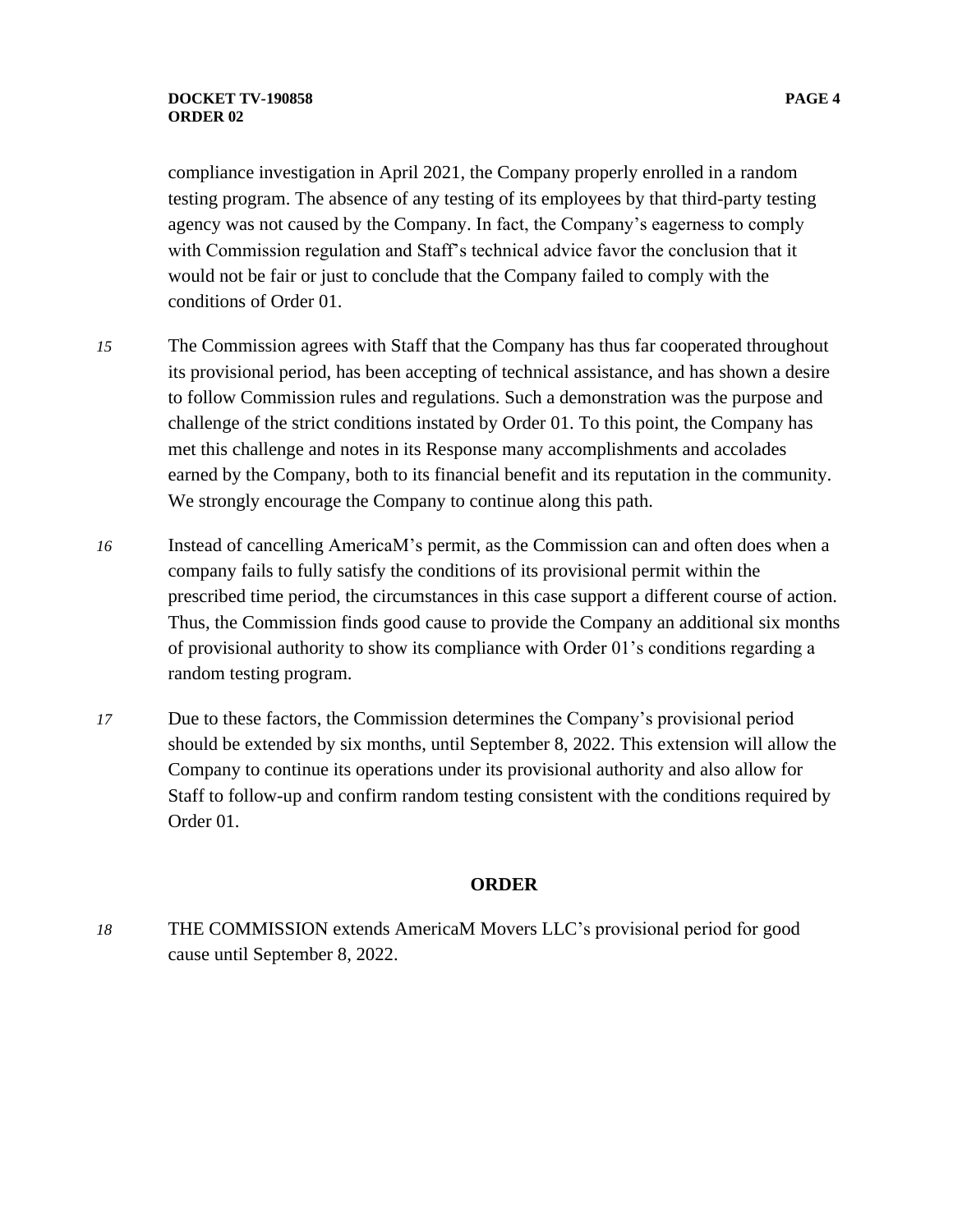#### **DOCKET TV-190858 PAGE 5 ORDER 02**

DATED at Lacey, Washington, and effective May 18, 2022.

# WASHINGTON UTILITIES AND TRANSPORTATION COMMISSION

<sub>/s/</sub> Andrew<sub>19</sub>96 onnell

ANDREW J. O'CONNELL Administrative Law Judge